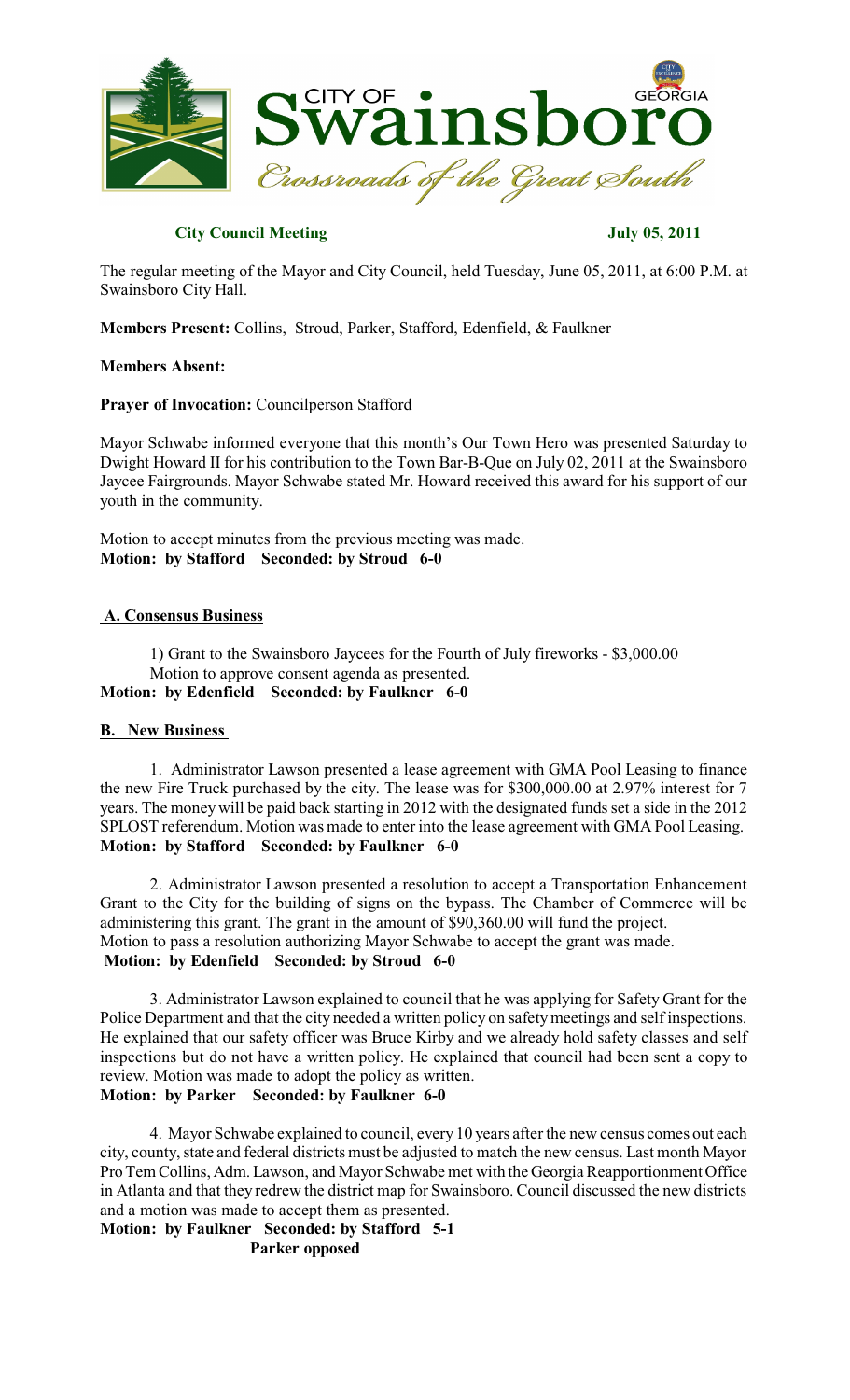# **C. Old Business**

1. Mayor Schwabe asked council what was their pleasure about holding a referendum to allow Sunday alcohol sales. He stated that the State Legislation passed the decision down to the local authorities and council should decide whether to call for a referendum or not. Council gave the following opinions.

Councilperson Stroud stated it did not need to be put to a vote because it was not good for the city and would be a tremendous added expense to our Police Department in enforcement.

Councilperson Stafford stated it did not even need to be considered.

Councilperson Edenfield stated he had received calls asking to let the citizens vote on it.

Councilperson Faulkner stated she was not in favor of Sunday sales but the citizens of Swainsboro had the right to vote on it.

Councilperson Parker stated he does not drink but the people should have the right to drink and purchase alcohol on Sundays if they so choose.

Councilperson Collins stated that the citizens should have the right to make the decision.

Mitch Hall a local business owner stated that the surrounding counties were going to pass it and it would hurt Swainsboro if they did not pass it. He stated he did not want them to "Beat us to the Punch".

Mayor Schwabe stated he was in favor of the citizens having the right to decide.

Motion was made to hold a referendum to allow the citizens of Swainsboro to vote on whether they wanted alcohol to be sold on Sundays in the city of Swainsboro.

# **Motion: by Faulkner Seconded: by Collins 4-2**

## **Stafford and Stroud opposed**

2. Council considered moving the August meeting to August  $8<sup>th</sup>$  so the council could consider the contract for the Nordson Project. Motion was made to move the meeting. **Motion: by Parker Seconded: by Faulkner 6-0**

## **D. Committee Reports**

**Police**: Councilperson Faulkner reported the Police Department has been taking applications for an officer to take the place of Craig Morris who resigned. The Police Committee will be interviewing applicants and making a recommendation at the next meeting.

Mayor Schwabe commended the Police Department for doing such a good job with the Dwight Howard Day on Saturday.

**Executive:** Councilperson Stroud had no report.

**Public Works:** Councilperson Parker reported that OMI was requesting the following items;

- 1) Replacing the booms on the Boom Truck because they were old and wore out.
- 2) Replacing the back hoe
- 3) Replacing the side arm tractor
- 4) Acquiring an asphalt roller
- 5) Acquiring another arrow sign board

Mayor Schwabe explained the city was facing a tough budget year and there would probably be no money to purchase these items for OMI.

**Recycle:** Councilperson Parker reported he had met with Mr. Johnson the manager of the recycle center. He reported that the center was in need of a refrigerator, air conditioner, chairs, and a table. He also mentioned that the poly-carts were old.

 **Fire:** Councilperson Stafford reported that the Fire Committee had interviewed applicants for the Fire Fighters position and recommended Brian Elbert for employment. He is not certified and will have to attend the Fire Academy for certification. Motion was made to hire Brian Elbert as recommended.

## **Motion: by Stafford Seconded: by Parker 6-0**

 **Recreation:** Councilperson Collins everything routine.

## **Airport:** No Report

Water & WW: Councilperson Edenfield gave a report on all of the work going on in the Water Department. He stated that the there will be a lot of contractors working in the city on various types of construction jobs.

Danny Wilkerson with CH2MHill reported to the council that there is a state wide water ban. No one should water outdoor landscaping except during the hours of 4:00pm to 10:00am.